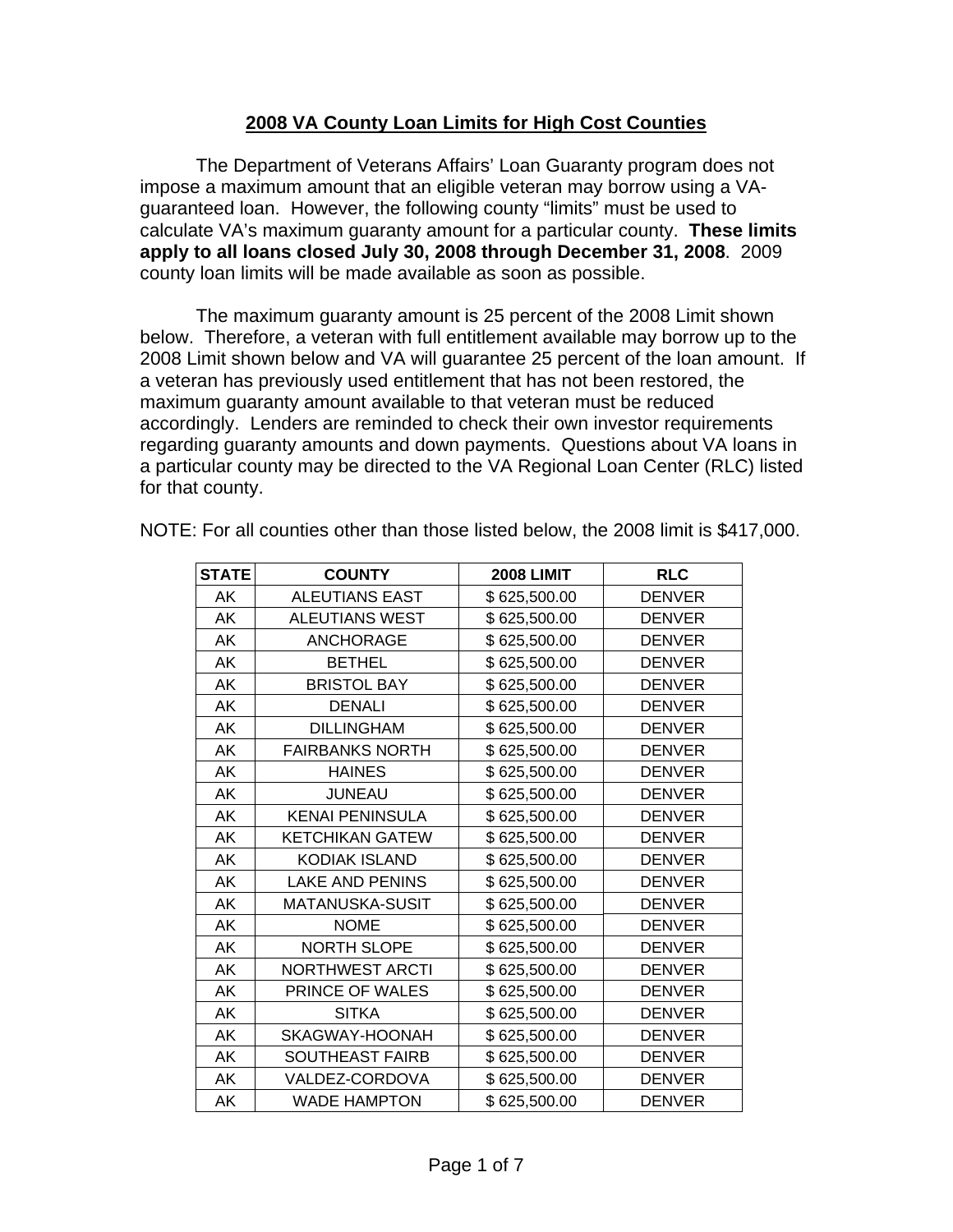| <b>STATE</b> | <b>COUNTY</b>          | <b>2008 LIMIT</b> | <b>RLC</b>     |
|--------------|------------------------|-------------------|----------------|
| AK           | <b>WRANGELL-PETERS</b> | \$625,500.00      | <b>DENVER</b>  |
| AK           | YAKUTAT CITY           | \$625,500.00      | <b>DENVER</b>  |
| AK           | YUKON-KOYUKUK          | \$625,500.00      | <b>DENVER</b>  |
| <b>AZ</b>    | COCONINO               | \$450,000.00      | <b>DENVER</b>  |
| CA           | <b>ALAMEDA</b>         | \$729,750.00      | <b>PHOENIX</b> |
| CA           | <b>ALPINE</b>          | \$547,500.00      | <b>PHOENIX</b> |
| CA           | <b>AMADOR</b>          | \$443,750.00      | <b>PHOENIX</b> |
| CA           | <b>CALAVERAS</b>       | \$462,500.00      | <b>PHOENIX</b> |
| CA           | CONTRA COSTA           | \$729,750.00      | <b>PHOENIX</b> |
| CA           | EL DORADO              | \$580,000.00      | <b>PHOENIX</b> |
| CA           | <b>INYO</b>            | \$437,500.00      | <b>PHOENIX</b> |
| CA           | <b>LOS ANGELES</b>     | \$729,750.00      | <b>PHOENIX</b> |
| CA           | <b>MADERA</b>          | \$425,000.00      | <b>PHOENIX</b> |
| CA           | <b>MARIN</b>           | \$729,750.00      | <b>PHOENIX</b> |
| CA           | <b>MENDOCINO</b>       | \$512,500.00      | <b>PHOENIX</b> |
| CA           | <b>MERCED</b>          | \$472,500.00      | <b>PHOENIX</b> |
| CA           | <b>MONO</b>            | \$462,500.00      | <b>PHOENIX</b> |
| СA           | <b>MONTEREY</b>        | \$729,750.00      | <b>PHOENIX</b> |
| CA           | <b>NAPA</b>            | \$729,750.00      | <b>PHOENIX</b> |
| CA           | <b>NEVADA</b>          | \$562,500.00      | <b>PHOENIX</b> |
| CA           | <b>ORANGE</b>          | \$729,750.00      | <b>PHOENIX</b> |
| CA           | <b>PLACER</b>          | \$580,000.00      | <b>PHOENIX</b> |
| CA           | <b>RIVERSIDE</b>       | \$500,000.00      | <b>PHOENIX</b> |
| CA           | SACRAMENTO             | \$580,000.00      | <b>PHOENIX</b> |
| CA           | <b>SAN BENITO</b>      | \$729,750.00      | <b>PHOENIX</b> |
| CA           | <b>SAN BERNARDINO</b>  | \$500,000.00      | <b>PHOENIX</b> |
| CA           | <b>SAN DIEGO</b>       | \$697,500.00      | <b>PHOENIX</b> |
| CA           | <b>SAN FRANCISCO</b>   | \$729,750.00      | <b>PHOENIX</b> |
| СA           | <b>SAN JOAQUIN</b>     | \$488,750.00      | <b>PHOENIX</b> |
| CA           | SAN LUIS OBISPO        | \$687,500.00      | <b>PHOENIX</b> |
| CA           | <b>SAN MATEO</b>       | \$729,750.00      | <b>PHOENIX</b> |
| CA           | <b>SANTA BARBARA</b>   | \$729,750.00      | <b>PHOENIX</b> |
| СA           | <b>SANTA CLARA</b>     | \$729,750.00      | <b>PHOENIX</b> |
| CA           | <b>SANTA CRUZ</b>      | \$729,750.00      | <b>PHOENIX</b> |
| CA           | <b>SHASTA</b>          | \$423,750.00      | <b>PHOENIX</b> |
| CA           | <b>SOLANO</b>          | \$557,500.00      | <b>PHOENIX</b> |
| CA           | SONOMA                 | \$662,500.00      | <b>PHOENIX</b> |
| СA           | <b>STANISLAUS</b>      | \$423,750.00      | <b>PHOENIX</b> |
| СA           | <b>SUTTER</b>          | \$425,000.00      | <b>PHOENIX</b> |
| CA           | <b>TUOLUMNE</b>        | \$437,500.00      | <b>PHOENIX</b> |
| СA           | <b>VENTURA</b>         | \$729,750.00      | <b>PHOENIX</b> |
| CA           | <b>YOLO</b>            | \$580,000.00      | <b>PHOENIX</b> |
| CA           | <b>YUBA</b>            | \$425,000.00      | <b>PHOENIX</b> |
| CO           | <b>BOULDER</b>         | \$460,000.00      | <b>DENVER</b>  |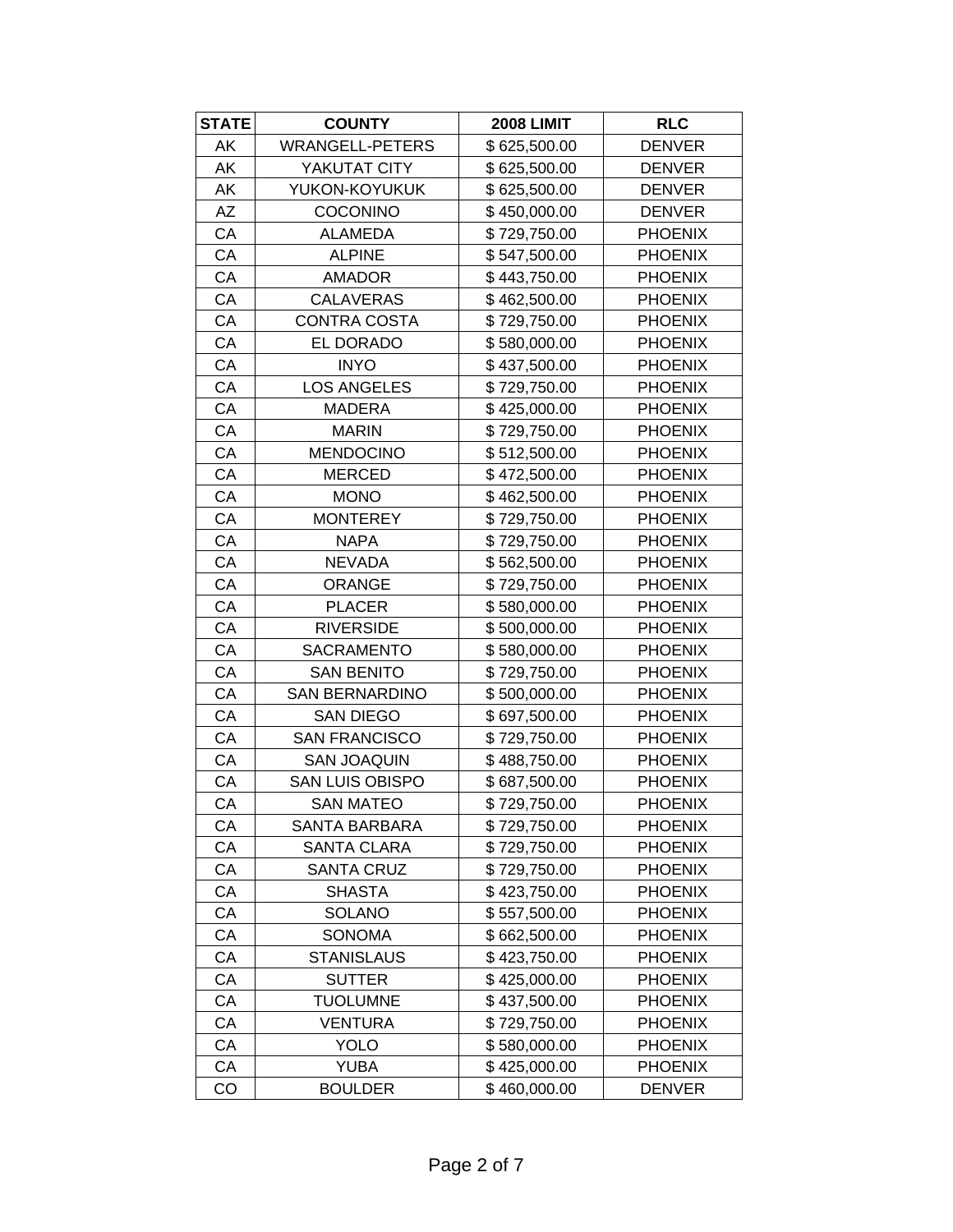| <b>STATE</b> | <b>COUNTY</b>          | <b>2008 LIMIT</b> | <b>RLC</b>            |
|--------------|------------------------|-------------------|-----------------------|
| CO           | <b>EAGLE</b>           | \$729,750.00      | <b>DENVER</b>         |
| CO           | <b>GARFIELD</b>        | \$425,000.00      | <b>DENVER</b>         |
| CO           | <b>HINSDALE</b>        | \$557,500.00      | <b>DENVER</b>         |
| CO           | <b>LA PLATA</b>        | \$443,750.00      | <b>DENVER</b>         |
| CO           | <b>LAKE</b>            | \$729,750.00      | <b>DENVER</b>         |
| CO           | <b>OURAY</b>           | \$482,500.00      | <b>DENVER</b>         |
| CO           | <b>PITKIN</b>          | \$729,750.00      | <b>DENVER</b>         |
| CO           | <b>ROUTT</b>           | \$675,000.00      | <b>DENVER</b>         |
| CO           | <b>SAN JUAN</b>        | \$425,000.00      | <b>DENVER</b>         |
| CO           | <b>SAN MIGUEL</b>      | \$651,250.00      | <b>DENVER</b>         |
| CO           | <b>SUMMIT</b>          | \$729,750.00      | <b>DENVER</b>         |
| CO           | WELD                   | \$417,500.00      | <b>DENVER</b>         |
| <b>CT</b>    | <b>FAIRFIELD</b>       | \$708,750.00      | <b>MANCHESTER</b>     |
| <b>CT</b>    | <b>HARTFORD</b>        | \$440,000.00      | <b>MANCHESTER</b>     |
| <b>CT</b>    | <b>MIDDLESEX</b>       | \$440,000.00      | <b>MANCHESTER</b>     |
| <b>CT</b>    | <b>TOLLAND</b>         | \$440,000.00      | <b>MANCHESTER</b>     |
| DC           | <b>DISTRICT OF COL</b> | \$729,750.00      | <b>ROANOKE</b>        |
| DE           | <b>NEW CASTLE</b>      | \$420,000.00      | <b>CLEVELAND</b>      |
| <b>FL</b>    | <b>BROWARD</b>         | \$423,750.00      | <b>ST. PETERSBURG</b> |
| FL.          | <b>COLLIER</b>         | \$531,250.00      | ST. PETERSBURG        |
| <b>FL</b>    | <b>MANATEE</b>         | \$442,500.00      | ST. PETERSBURG        |
| <b>FL</b>    | MIAMI-DADE             | \$423,750.00      | ST. PETERSBURG        |
| FL.          | <b>MONROE</b>          | \$729,750.00      | ST. PETERSBURG        |
| FL.          | PALM BEACH             | \$423,750.00      | ST. PETERSBURG        |
| FL.          | <b>SARASOTA</b>        | \$442,500.00      | ST. PETERSBURG        |
| GA           | <b>GREENE</b>          | \$662,500.00      | <b>ATLANTA</b>        |
| GU           | <b>GUAM</b>            | \$651,250.00      | <b>HONOLULU</b>       |
| HI           | <b>HAWAII</b>          | \$625,500.00      | <b>HONOLULU</b>       |
| HI           | <b>HONOLULU</b>        | \$793,750.00      | <b>HONOLULU</b>       |
| HI           | <b>KALAWAO</b>         | \$716,250.00      | <b>HONOLULU</b>       |
| HI           | <b>KAUAI</b>           | \$773,750.00      | <b>HONOLULU</b>       |
| HI           | <b>MAUI</b>            | \$790,000.00      | <b>HONOLULU</b>       |
| ID           | <b>BLAINE</b>          | \$427,500.00      | <b>DENVER</b>         |
| ID           | <b>TETON</b>           | \$693,750.00      | <b>DENVER</b>         |
| ID           | VALLEY                 | \$462,500.00      | <b>DENVER</b>         |
| МA           | <b>BARNSTABLE</b>      | \$462,500.00      | <b>MANCHESTER</b>     |
| МA           | <b>BRISTOL</b>         | \$475,000.00      | <b>MANCHESTER</b>     |
| MA           | <b>DUKES</b>           | \$729,750.00      | <b>MANCHESTER</b>     |
| MA           | <b>ESSEX</b>           | \$523,750.00      | <b>MANCHESTER</b>     |
| МA           | <b>MIDDLESEX</b>       | \$523,750.00      | <b>MANCHESTER</b>     |
| MA           | <b>NANTUCKET</b>       | \$729,750.00      | <b>MANCHESTER</b>     |
| МA           | <b>NORFOLK</b>         | \$523,750.00      | <b>MANCHESTER</b>     |
| МA           | <b>PLYMOUTH</b>        | \$523,750.00      | <b>MANCHESTER</b>     |
| МA           | <b>SUFFOLK</b>         | \$523,750.00      | <b>MANCHESTER</b>     |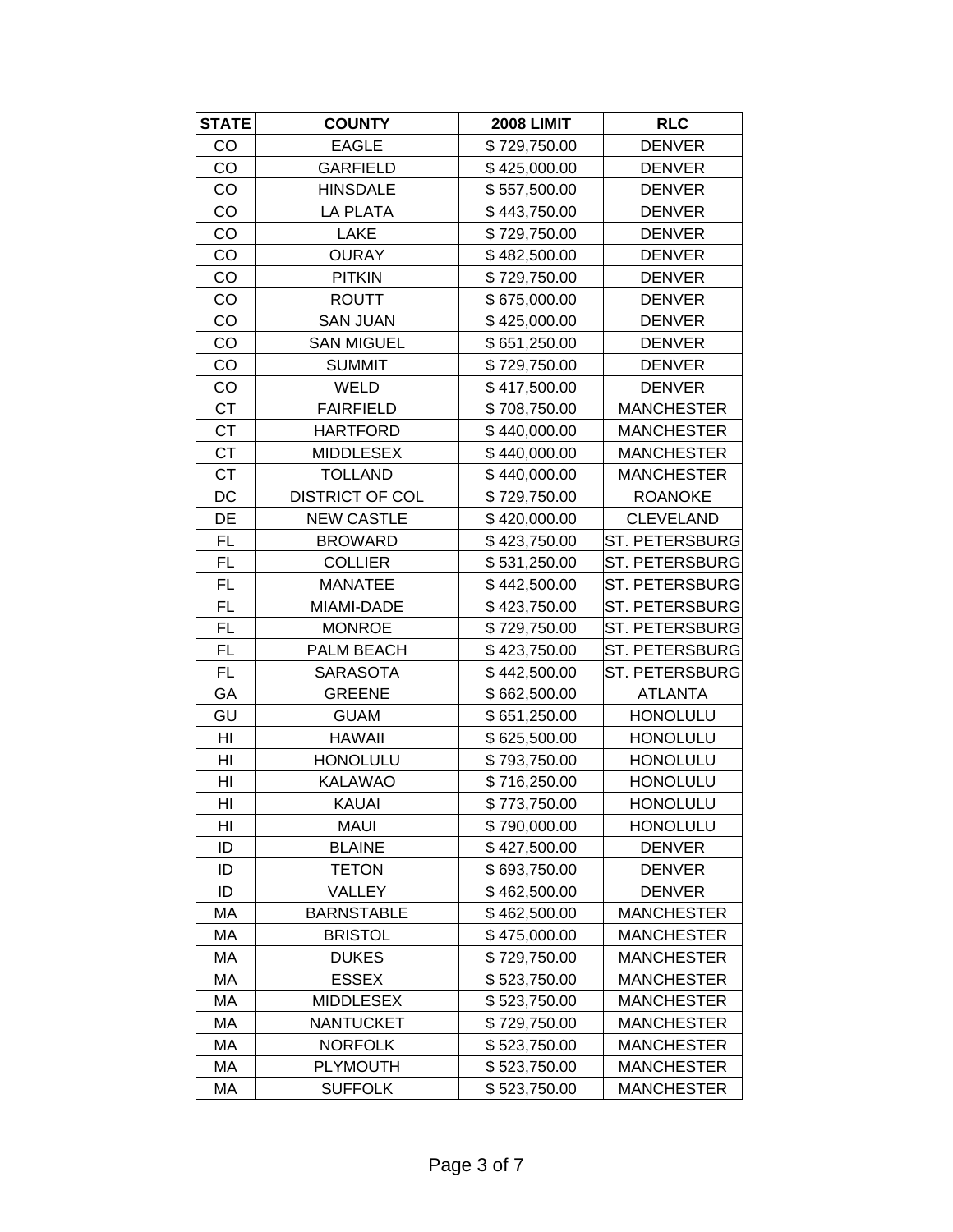| <b>STATE</b> | <b>COUNTY</b>         | <b>2008 LIMIT</b> | <b>RLC</b>        |
|--------------|-----------------------|-------------------|-------------------|
| MD           | <b>ANNE ARUNDEL</b>   | \$560,000.00      | <b>ROANOKE</b>    |
| MD           | <b>BALTIMORE</b>      | \$560,000.00      | <b>ROANOKE</b>    |
| MD           | <b>BALTIMORE CITY</b> | \$560,000.00      | <b>ROANOKE</b>    |
| <b>MD</b>    | <b>CALVERT</b>        | \$729,750.00      | <b>ROANOKE</b>    |
| MD           | <b>CARROLL</b>        | \$560,000.00      | <b>ROANOKE</b>    |
| <b>MD</b>    | <b>CECIL</b>          | \$420,000.00      | <b>ROANOKE</b>    |
| MD           | <b>CHARLES</b>        | \$729,750.00      | <b>ROANOKE</b>    |
| MD           | <b>FREDERICK</b>      | \$729,750.00      | <b>ROANOKE</b>    |
| <b>MD</b>    | <b>GARRETT</b>        | \$437,500.00      | <b>ROANOKE</b>    |
| MD           | <b>HARFORD</b>        | \$560,000.00      | <b>ROANOKE</b>    |
| MD           | <b>HOWARD</b>         | \$560,000.00      | <b>ROANOKE</b>    |
| <b>MD</b>    | <b>MONTGOMERY</b>     | \$729,750.00      | <b>ROANOKE</b>    |
| MD           | PRINCE GEORGE'S       | \$729,750.00      | <b>ROANOKE</b>    |
| MD           | <b>QUEEN ANNE'S</b>   | \$560,000.00      | <b>ROANOKE</b>    |
| MD           | <b>TALBOT</b>         | \$443,750.00      | <b>ROANOKE</b>    |
| MD           | <b>WORCESTER</b>      | \$437,500.00      | <b>ROANOKE</b>    |
| MP           | NORTHERN ISLAND       | \$605,000.00      | <b>HONOLULU</b>   |
| MP           | <b>ROTA</b>           | \$473,750.00      | <b>HONOLULU</b>   |
| MP           | <b>SAIPAN</b>         | \$610,000.00      | <b>HONOLULU</b>   |
| <b>MP</b>    | <b>TINIAN</b>         | \$613,750.00      | <b>HONOLULU</b>   |
| <b>NC</b>    | <b>CAMDEN</b>         | \$729,750.00      | <b>ATLANTA</b>    |
| <b>NC</b>    | <b>CURRITUCK</b>      | \$428,750.00      | <b>ATLANTA</b>    |
| <b>NC</b>    | <b>DARE</b>           | \$460,000.00      | <b>ATLANTA</b>    |
| <b>NC</b>    | <b>PASQUOTANK</b>     | \$729,750.00      | <b>ATLANTA</b>    |
| <b>NC</b>    | <b>PERQUIMANS</b>     | \$729,750.00      | <b>ATLANTA</b>    |
| <b>NH</b>    | <b>ROCKINGHAM</b>     | \$523,750.00      | <b>MANCHESTER</b> |
| <b>NH</b>    | <b>STRAFFORD</b>      | \$523,750.00      | <b>MANCHESTER</b> |
| <b>NJ</b>    | <b>ATLANTIC</b>       | \$453,750.00      | <b>CLEVELAND</b>  |
| <b>NJ</b>    | <b>BERGEN</b>         | \$729,750.00      | <b>CLEVELAND</b>  |
| <b>NJ</b>    | <b>BURLINGTON</b>     | \$420,000.00      | <b>CLEVELAND</b>  |
| NJ           | <b>CAMDEN</b>         | \$420,000.00      | <b>CLEVELAND</b>  |
| <b>NJ</b>    | <b>CAPE MAY</b>       | \$487,500.00      | <b>CLEVELAND</b>  |
| <b>NJ</b>    | <b>ESSEX</b>          | \$729,750.00      | <b>CLEVELAND</b>  |
| <b>NJ</b>    | <b>GLOUCESTER</b>     | \$420,000.00      | <b>CLEVELAND</b>  |
| <b>NJ</b>    | <b>HUDSON</b>         | \$729,750.00      | <b>CLEVELAND</b>  |
| <b>NJ</b>    | <b>HUNTERDON</b>      | \$729,750.00      | <b>CLEVELAND</b>  |
| <b>NJ</b>    | <b>MERCER</b>         | \$440,000.00      | <b>CLEVELAND</b>  |
| <b>NJ</b>    | <b>MIDDLESEX</b>      | \$729,750.00      | <b>CLEVELAND</b>  |
| <b>NJ</b>    | <b>MONMOUTH</b>       | \$729,750.00      | <b>CLEVELAND</b>  |
| <b>NJ</b>    | <b>MORRIS</b>         | \$729,750.00      | <b>CLEVELAND</b>  |
| <b>NJ</b>    | <b>OCEAN</b>          | \$729,750.00      | <b>CLEVELAND</b>  |
| <b>NJ</b>    | <b>PASSAIC</b>        | \$729,750.00      | <b>CLEVELAND</b>  |
| <b>NJ</b>    | <b>SALEM</b>          | \$420,000.00      | <b>CLEVELAND</b>  |
| <b>NJ</b>    | <b>SOMERSET</b>       | \$729,750.00      | <b>CLEVELAND</b>  |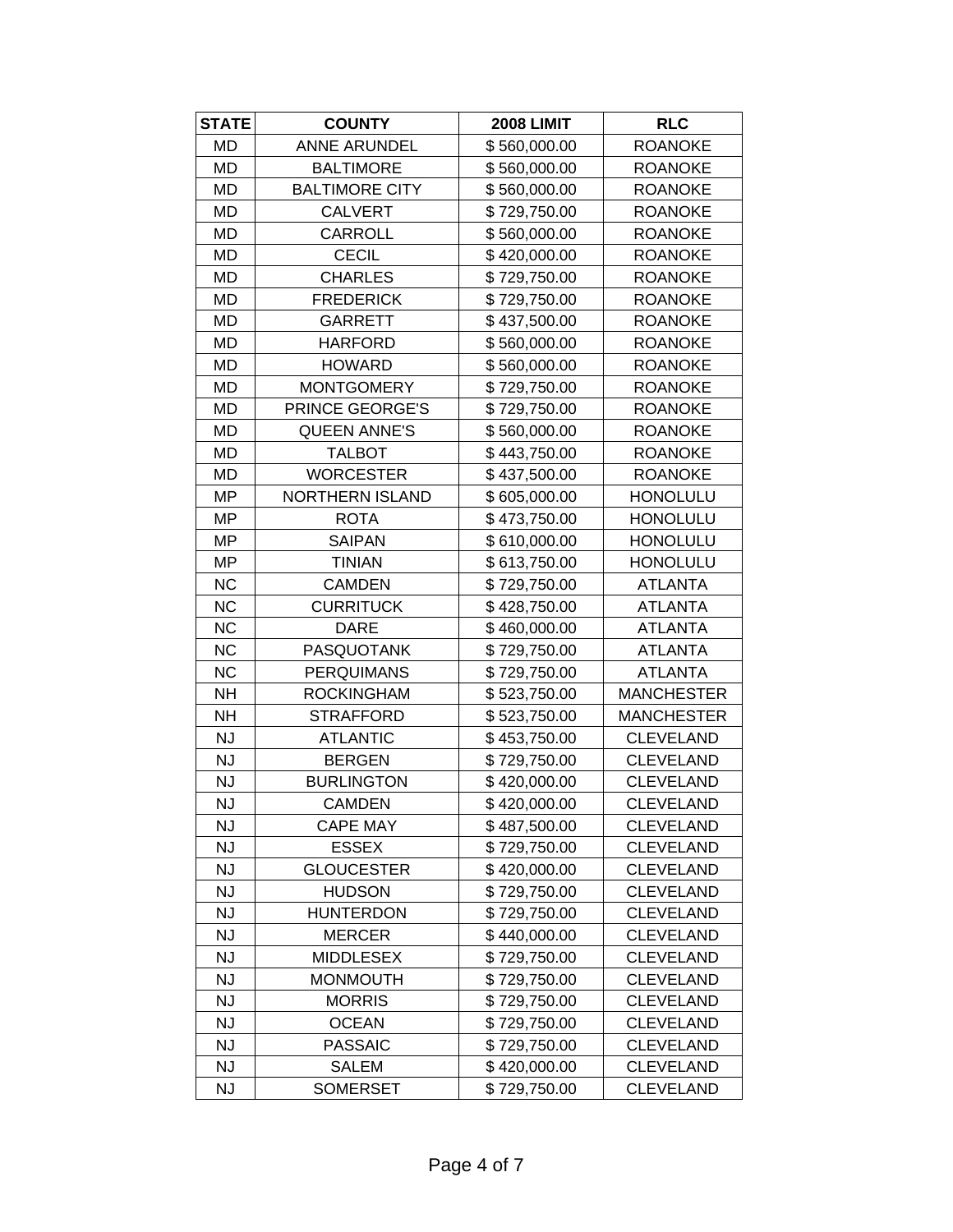| <b>STATE</b>   | <b>COUNTY</b>      | <b>2008 LIMIT</b> | <b>RLC</b>        |
|----------------|--------------------|-------------------|-------------------|
| <b>NJ</b>      | <b>SUSSEX</b>      | \$729,750.00      | <b>CLEVELAND</b>  |
| NJ             | <b>UNION</b>       | \$729,750.00      | <b>CLEVELAND</b>  |
| <b>NM</b>      | <b>SANTA FE</b>    | \$427,500.00      | <b>PHOENIX</b>    |
| <b>NV</b>      | <b>DOUGLAS</b>     | \$468,750.00      | <b>PHOENIX</b>    |
| <b>NY</b>      | <b>BRONX</b>       | \$729,750.00      | <b>MANCHESTER</b> |
| <b>NY</b>      | <b>DUTCHESS</b>    | \$443,750.00      | <b>MANCHESTER</b> |
| <b>NY</b>      | <b>KINGS</b>       | \$729,750.00      | <b>MANCHESTER</b> |
| <b>NY</b>      | <b>NASSAU</b>      | \$729,750.00      | <b>MANCHESTER</b> |
| <b>NY</b>      | <b>NEW YORK</b>    | \$729,750.00      | <b>MANCHESTER</b> |
| <b>NY</b>      | <b>ORANGE</b>      | \$443,750.00      | <b>MANCHESTER</b> |
| <b>NY</b>      | <b>PUTNAM</b>      | \$729,750.00      | <b>MANCHESTER</b> |
| <b>NY</b>      | <b>QUEENS</b>      | \$729,750.00      | <b>MANCHESTER</b> |
| <b>NY</b>      | <b>RICHMOND</b>    | \$729,750.00      | <b>MANCHESTER</b> |
| <b>NY</b>      | <b>ROCKLAND</b>    | \$729,750.00      | <b>MANCHESTER</b> |
| <b>NY</b>      | <b>SUFFOLK</b>     | \$729,750.00      | <b>MANCHESTER</b> |
| <b>NY</b>      | <b>WESTCHESTER</b> | \$729,750.00      | <b>MANCHESTER</b> |
| OH             | <b>ATHENS</b>      | \$432,500.00      | <b>CLEVELAND</b>  |
| OR.            | <b>CLACKAMAS</b>   | \$418,750.00      | <b>DENVER</b>     |
| <b>OR</b>      | <b>COLUMBIA</b>    | \$418,750.00      | <b>DENVER</b>     |
| <b>OR</b>      | <b>DESCHUTES</b>   | \$447,500.00      | <b>DENVER</b>     |
| <b>OR</b>      | <b>JACKSON</b>     | \$422,500.00      | <b>DENVER</b>     |
| OR.            | <b>MULTNOMAH</b>   | \$418,750.00      | <b>DENVER</b>     |
| <b>OR</b>      | <b>WASHINGTON</b>  | \$418,750.00      | <b>DENVER</b>     |
| <b>OR</b>      | YAMHILL            | \$418,750.00      | <b>DENVER</b>     |
| PA             | <b>BUCKS</b>       | \$420,000.00      | <b>CLEVELAND</b>  |
| PA             | <b>CHESTER</b>     | \$420,000.00      | <b>CLEVELAND</b>  |
| PA             | <b>DELAWARE</b>    | \$420,000.00      | <b>CLEVELAND</b>  |
| PA             | <b>MONTGOMERY</b>  | \$420,000.00      | <b>CLEVELAND</b>  |
| PA             | PHILADELPHIA       | \$420,000.00      | <b>CLEVELAND</b>  |
| PA             | <b>PIKE</b>        | \$729,750.00      | <b>CLEVELAND</b>  |
| PA             | <b>YORK</b>        | \$425,000.00      | <b>CLEVELAND</b>  |
| R <sub>l</sub> | <b>BRISTOL</b>     | \$475,000.00      | <b>MANCHESTER</b> |
| R <sub>l</sub> | <b>KENT</b>        | \$475,000.00      | <b>MANCHESTER</b> |
| R <sub>l</sub> | <b>NEWPORT</b>     | \$475,000.00      | <b>MANCHESTER</b> |
| R <sub>l</sub> | <b>PROVIDENCE</b>  | \$475,000.00      | <b>MANCHESTER</b> |
| <b>RI</b>      | <b>WASHINGTON</b>  | \$475,000.00      | <b>MANCHESTER</b> |
| TN             | <b>CANNON</b>      | \$432,500.00      | <b>ATLANTA</b>    |
| <b>TN</b>      | <b>CHEATHAM</b>    | \$432,500.00      | <b>ATLANTA</b>    |
| <b>TN</b>      | <b>DAVIDSON</b>    | \$432,500.00      | <b>ATLANTA</b>    |
| <b>TN</b>      | <b>DICKSON</b>     | \$432,500.00      | <b>ATLANTA</b>    |
| <b>TN</b>      | <b>HICKMAN</b>     | \$432,500.00      | <b>ATLANTA</b>    |
| <b>TN</b>      | <b>MACON</b>       | \$432,500.00      | <b>ATLANTA</b>    |
| <b>TN</b>      | <b>ROBERTSON</b>   | \$432,500.00      | <b>ATLANTA</b>    |
| <b>TN</b>      | <b>RUTHERFORD</b>  | \$432,500.00      | <b>ATLANTA</b>    |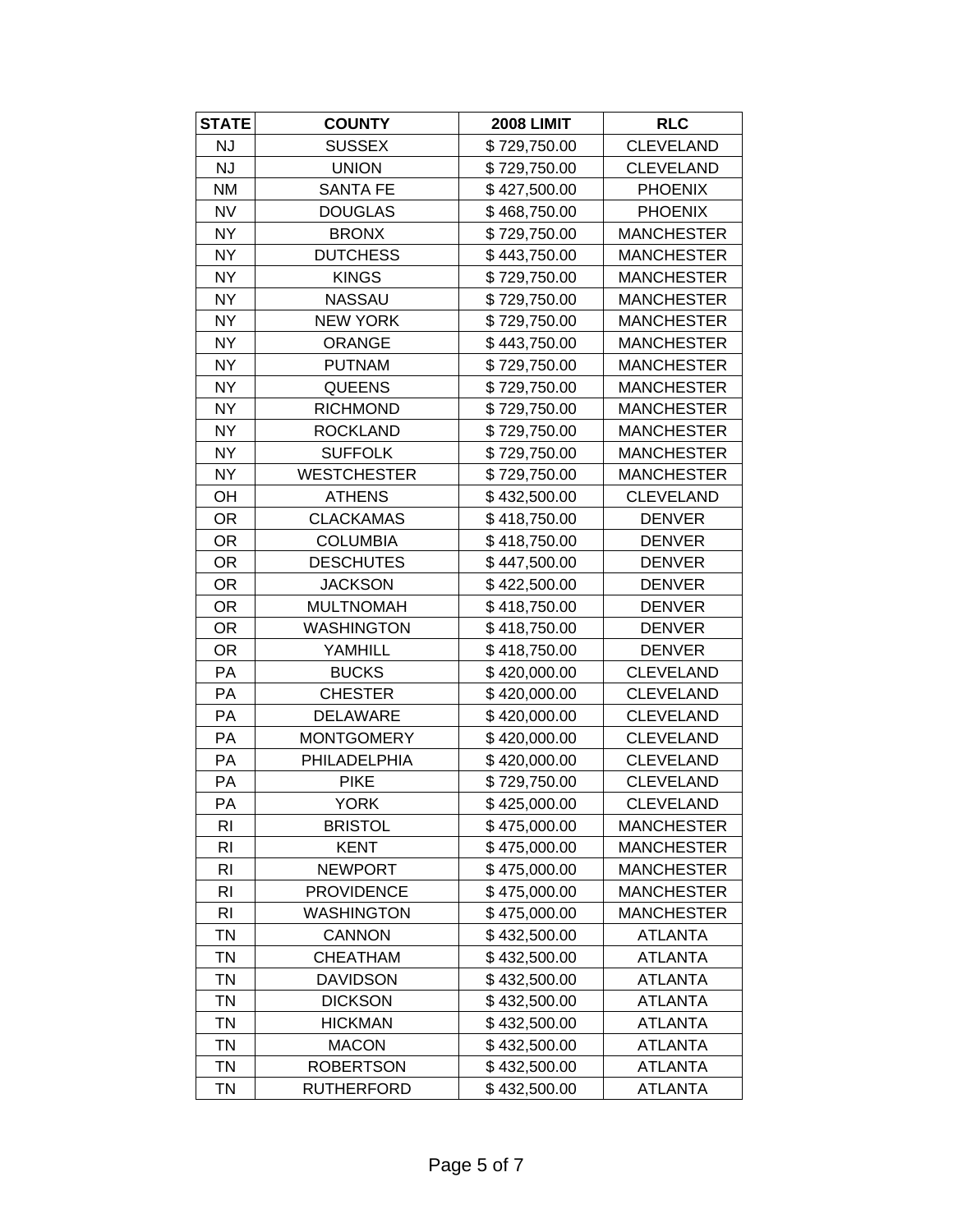| <b>STATE</b> | <b>COUNTY</b>          | <b>2008 LIMIT</b> | <b>RLC</b>     |
|--------------|------------------------|-------------------|----------------|
| <b>TN</b>    | <b>SMITH</b>           | \$432,500.00      | <b>ATLANTA</b> |
| <b>TN</b>    | <b>SUMNER</b>          | \$432,500.00      | <b>ATLANTA</b> |
| <b>TN</b>    | <b>TROUSDALE</b>       | \$432,500.00      | <b>ATLANTA</b> |
| <b>TN</b>    | <b>WILLIAMSON</b>      | \$432,500.00      | <b>ATLANTA</b> |
| <b>TN</b>    | <b>WILSON</b>          | \$432,500.00      | <b>ATLANTA</b> |
| UT           | <b>SALT LAKE</b>       | \$729,750.00      | <b>DENVER</b>  |
| UT           | <b>SUMMIT</b>          | \$729,750.00      | <b>DENVER</b>  |
| UT           | <b>TOOELE</b>          | \$729,750.00      | <b>DENVER</b>  |
| UT           | <b>WASATCH</b>         | \$431,250.00      | <b>DENVER</b>  |
| VA           | <b>ALBEMARLE</b>       | \$425,000.00      | <b>ROANOKE</b> |
| VA           | <b>ALEXANDRIA</b>      | \$729,750.00      | <b>ROANOKE</b> |
| VA           | <b>AMELIA</b>          | \$528,750.00      | <b>ROANOKE</b> |
| VA           | <b>ARLINGTON</b>       | \$729,750.00      | <b>ROANOKE</b> |
| VA           | <b>CAROLINE</b>        | \$528,750.00      | <b>ROANOKE</b> |
| VA           | <b>CHARLES CITY</b>    | \$528,750.00      | <b>ROANOKE</b> |
| VA           | <b>CHARLOTTESVILLE</b> | \$425,000.00      | <b>ROANOKE</b> |
| VA           | <b>CHESAPEAKE</b>      | \$428,750.00      | <b>ROANOKE</b> |
| VA           | <b>CHESTERFIELD</b>    | \$528,750.00      | <b>ROANOKE</b> |
| VA           | <b>CLARKE</b>          | \$729,750.00      | <b>ROANOKE</b> |
| VA           | <b>COLONIAL HEIGHT</b> | \$528,750.00      | <b>ROANOKE</b> |
| VA           | <b>CUMBERLAND</b>      | \$528,750.00      | <b>ROANOKE</b> |
| VA           | <b>DINWIDDIE</b>       | \$528,750.00      | <b>ROANOKE</b> |
| VA           | <b>FAIRFAX</b>         | \$729,750.00      | <b>ROANOKE</b> |
| VA           | <b>FAIRFAX IND</b>     | \$729,750.00      | <b>ROANOKE</b> |
| VA           | <b>FALLS CHURCH</b>    | \$729,750.00      | <b>ROANOKE</b> |
| VA           | <b>FAUQUIER</b>        | \$729,750.00      | <b>ROANOKE</b> |
| VA           | <b>FLUVANNA</b>        | \$425,000.00      | <b>ROANOKE</b> |
| VA           | <b>FREDERICK</b>       | \$475,000.00      | <b>ROANOKE</b> |
| VA           | <b>FREDERICKSBURG</b>  | \$729,750.00      | <b>ROANOKE</b> |
| VA           | <b>GLOUCESTER</b>      | \$428,750.00      | <b>ROANOKE</b> |
| VA           | <b>GOOCHLAND</b>       | \$528,750.00      | <b>ROANOKE</b> |
| VA           | <b>GREENE</b>          | \$425,000.00      | <b>ROANOKE</b> |
| VA           | <b>HAMPTON</b>         | \$428,750.00      | <b>ROANOKE</b> |
| VA           | <b>HANOVER</b>         | \$528,750.00      | <b>ROANOKE</b> |
| VA           | <b>HENRICO</b>         | \$528,750.00      | <b>ROANOKE</b> |
| VA           | <b>HOPEWELL</b>        | \$528,750.00      | <b>ROANOKE</b> |
| VA           | <b>ISLE OF WIGHT</b>   | \$428,750.00      | <b>ROANOKE</b> |
| VA           | <b>JAMES CITY</b>      | \$428,750.00      | <b>ROANOKE</b> |
| VA           | KING AND QUEEN         | \$528,750.00      | <b>ROANOKE</b> |
| VA           | <b>KING WILLIAM</b>    | \$528,750.00      | <b>ROANOKE</b> |
| VA           | LANCASTER              | \$545,000.00      | <b>ROANOKE</b> |
| VA           | <b>LOUDOUN</b>         | \$729,750.00      | <b>ROANOKE</b> |
| VA           | <b>LOUISA</b>          | \$528,750.00      | <b>ROANOKE</b> |
| VA           | <b>MANASSAS</b>        | \$729,750.00      | <b>ROANOKE</b> |